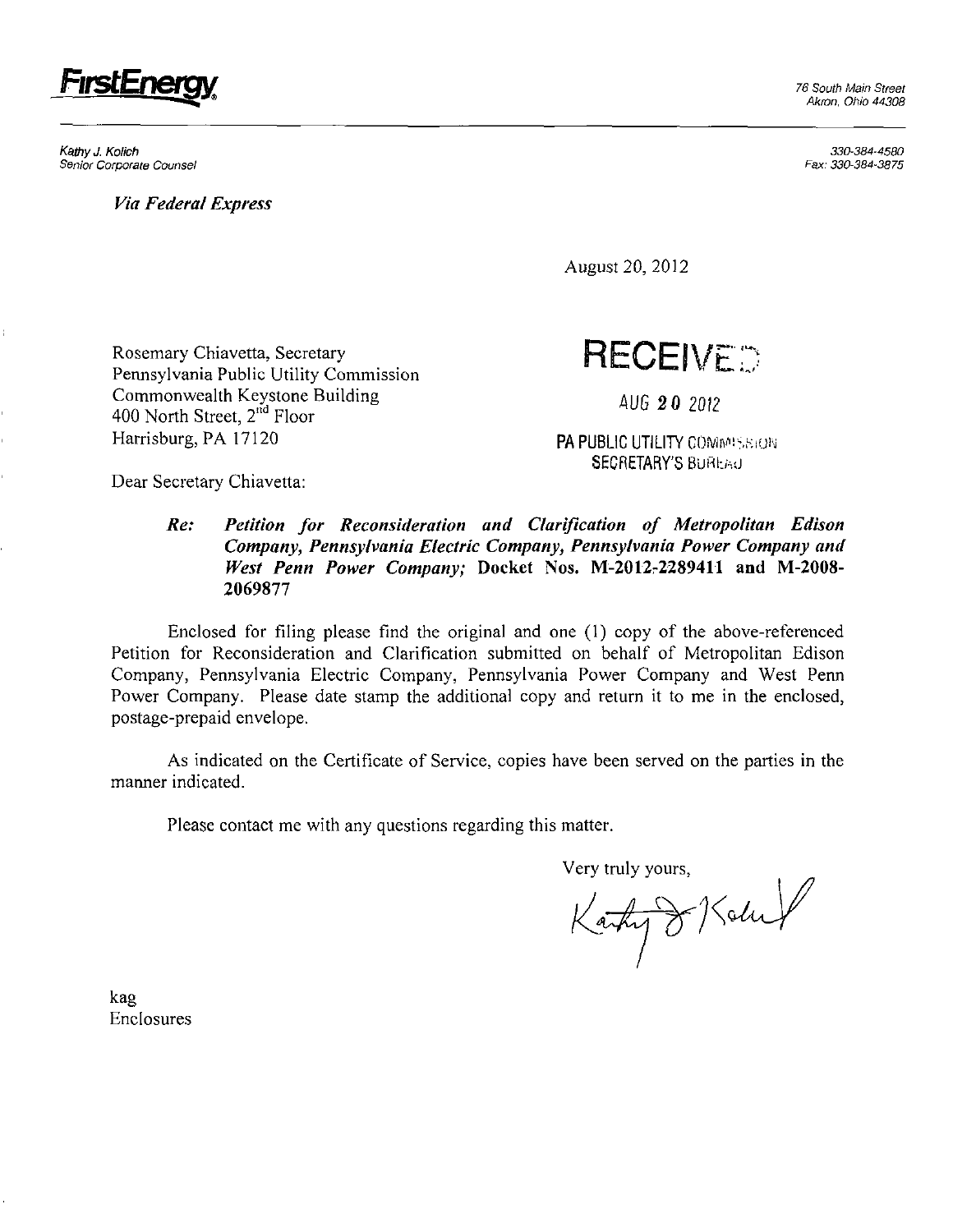# **RECEIVED**

AIIG ? 0 2012

#### **BEFORE THE**  PENNSYLVANIA PUBLIC UTILITY COMMISSION USE OTHER TOURSES SECRETARY'S BUREAU

| Act 129 Energy Efficiency and Conservation<br>Program Phase Two | $\mathbb{R}^n$ | Docket No: M-2012-2289411<br>M-2008-2069877 |
|-----------------------------------------------------------------|----------------|---------------------------------------------|
|                                                                 |                |                                             |
|                                                                 |                |                                             |

### **PETITION FOR RECONSIDERATION AND CLARIFICATION OF METROPOLITAN EDISON COMPANY, PENNSYLVANIA ELECTRIC COMPANY, PENNSYLVANIA POWER COMPANY AND WEST PENN POWER COMPANY**

# **I. INTRODUCTION**

 $\ddot{\phantom{0}}$ 

Act 129 of 2008 ("Act 129") charged the Pennsylvania Public Utility Commission ("Commission") with the task of developing an energy efficiency and conservation program ("EE&C Program.") The Act also established energy efficiency ("EE") and peak demand reduction ("PDR") targets that each electric distribution company ("EDC") with at least 100,000 customers had to meet by May 31, 2011 and/or May 31, 2013. Pursuant to Section 2806.1(C)(3) of Act 129, the Commission was also charged with evaluating the costs and benefits of the EE&C Program by November 30, 2013 and every five years thereafter. To help fulfill this statutory obligation, the Commission adopted a tentative order in the above captioned proceeding on May 10, 2012, outlining its proposed standards for a Phase II EE&C Program which is currently scheduled to begin June 1, 2013. On August 3, 2012, after receiving comments and reply comments from the Companies and other interested parties, the Commission entered its Implementation Order ("August 3 IO"), in which it established energy efficiency ("EE") (but not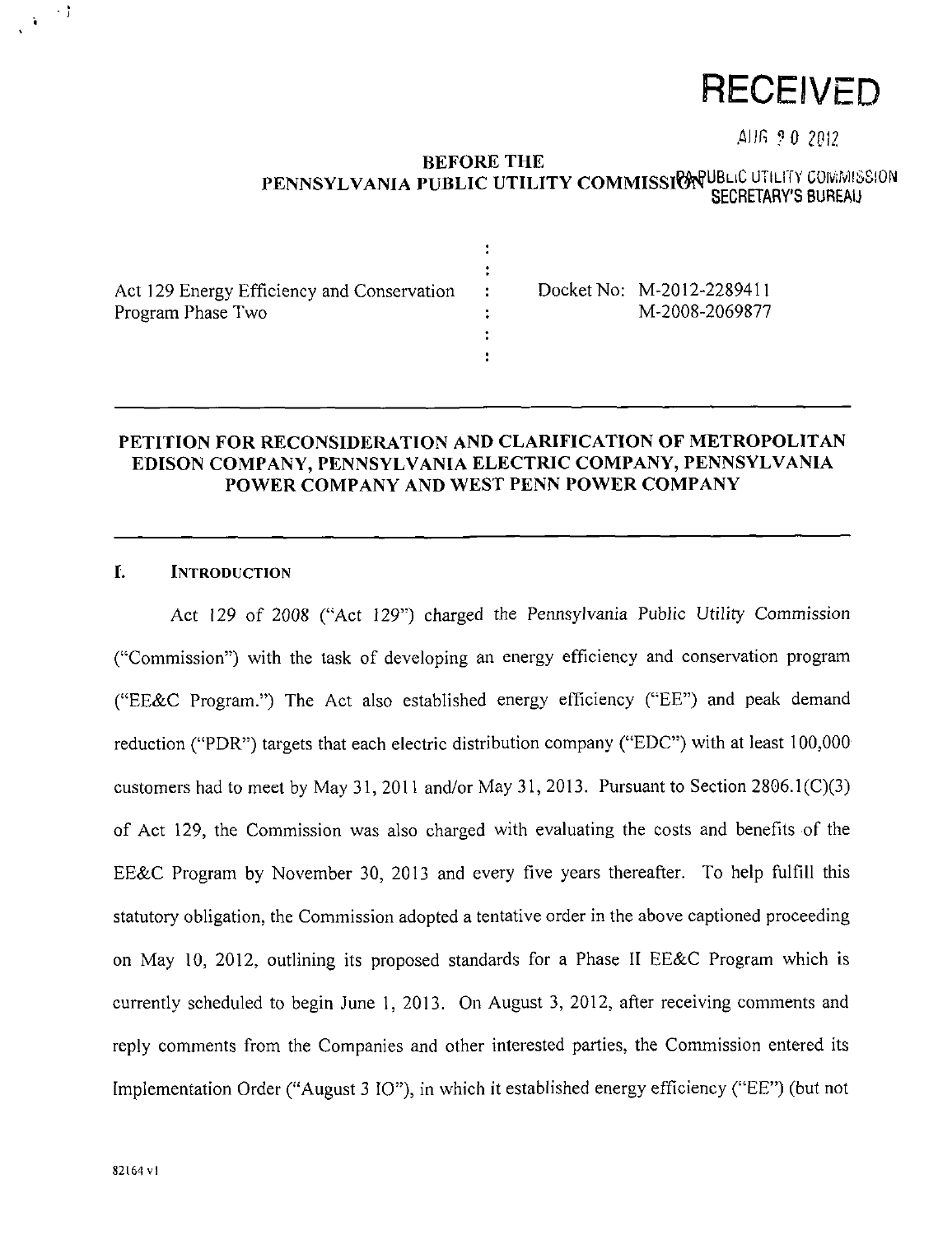**peak demand reduction ("PDR")) targets for the period June 1, 2013 through May 31, 2016 ("Phase II Period") and set forth what appears to be directives with which Pennsylvania EDCs are expected to comply. Metropolitan Edison Company, Pennsylvania Electric Company, Pennsylvania Power Company and West Penn Power Company (collectively, "the Companies") submit herein their Petition for Reconsideration, which focuses predominantly on a request for clarification of the nature of the August 3 IO and asks the Commission to reconsider its hearing process related to established benchmarks.** 

#### **II. STANDARD OF REVIEW**

 $\ddot{\phantom{1}}$ 

In Duick v. Pennsylvania Gas and Water Co., 56 Pa. P.U.C. 553, 559 (1985), quoting Pennsylvania R.R. Co. v. Pa. Pub. Util. Comm' n, 118 Pa. Super.380, 179 A. 850 (1935) the standards for granting a petition for reconsideration were set forth as follows:

Parties  $\cdots$ , cannot be permitted by a second motion to review and reconsider, to raise the same questions which were specifically considered and decided against them $\cdots$ . What we expect to see raised in such petitions are new and novel arguments, not previously heard, or consideration which appear to have been overlooked or not addressed by the Commission.

In this Petition, the Companies raise points not previously heard or considered and which the Commission may have overlooked. Accordingly, the Companies' Petition should be granted and the Commission should modify or clarify its August 3 IO consistent with the comments set forth herein.'

<sup>&</sup>lt;sup>1</sup> The Companies have several other concerns not raised in this Petition. The Companies failure to address any issue should not be construed as agreement with the Commission's position on any given issue.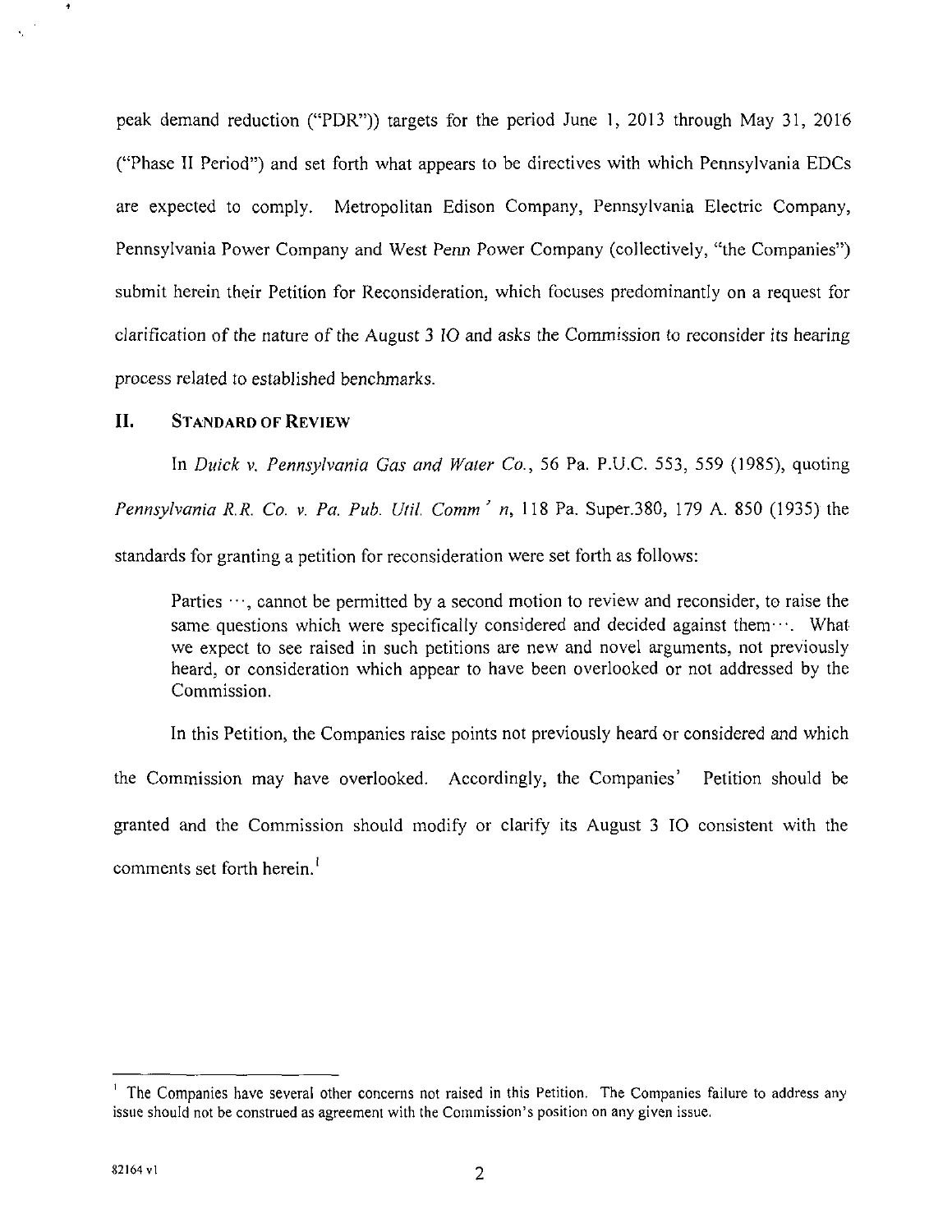#### **III. PETITION FOR RECONSIDERATION OR CLARIFICATION**

# **a. The Companies ask the Commission to clarify that the August 3 IO sets forth guidelines through an order that is akin to a policy statement, and not legally binding directives and penalties through an order with the force of law.**

As previously indicated, this Petition focuses predominantly on procedural matters, the first of which is to seek clarification as to the nature of the Commission' s August 3 IO. In order to fulfill its statutory obligation to evaluate the cost effectiveness of the EE&C Program, the Commission issued the August 3 IO to provide guidance on how the EDCs should comply with the EE&C program during the Phase II Period. However, in issuing the August 3 IO, the Commission did not adhere to the formalities required to adopt a "regulation," <sup>2</sup> and, as a consequence, the August 3 IO does not have the "force of law" that attends a regulation. $3$ Indeed, the Commission reached this same conclusion, after also relying on the Norristown opinion ( cited in footnote 3 below), when delineating the legal effect of similar orders issued to implement Chapter 14 of the Public Utility Code after the Responsible Utility Customer Protection Act (Act 201 of 2004) was enacted:

> Since the Implementation Orders are not adjudications, they should not be construed to have created "binding norms" that have the force of law. If they are so interpreted, then the *Implementation Orders* would be illegal because they are in the nature of unpromulgated regulations. [Chapter 14 Implementation  $-$ Declaratory Order, Docket No. M-00041802F0002, 2005 Pa. PUC LEXIS 20 at \* 19-20 (November 21, 2005) (footnotes omitted)(emphasis added)].

A statement of policy, on the other hand, is defined in the Commonwealth Documents Law as;

 $\ddot{\phantom{1}}$ 

<sup>&</sup>lt;sup>2</sup> See 45 P.S. §§ 1201 et seq. (Procedural requirements that must be observed to adopt a regulation); 71 P.S. § 745.5(a) (the Regulation Review Act)(Requirement for review of a proposed regulation by the Independent Regulatory Review Commission and standing committees of the House and Senate).

 $^3$  Pa. Human Relations Comm'n. v. Norristown Area School Dist., 473 Pa. 334, 350, 374 A.2d 671 (1977).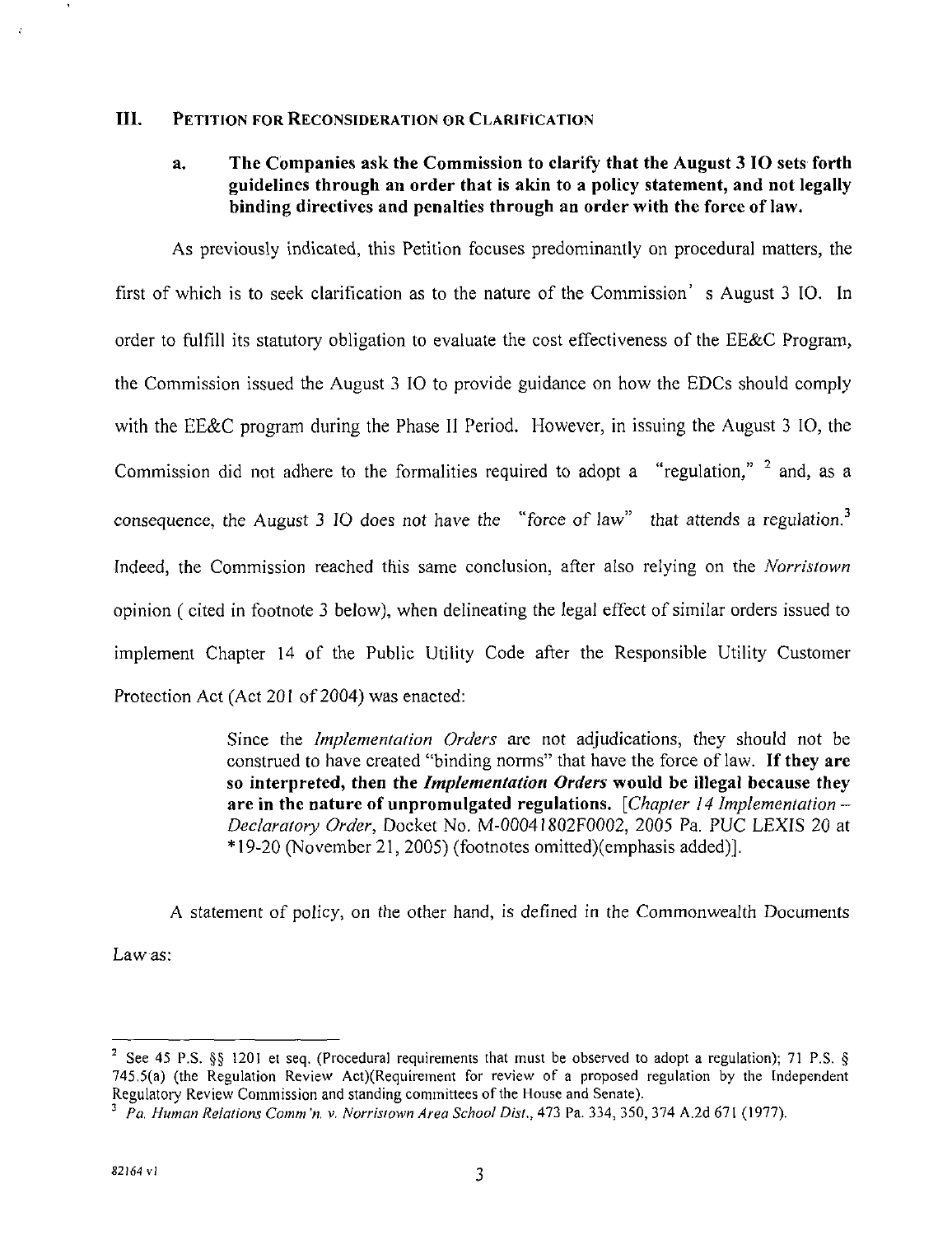Any document, except an adjudication or a regulation, promulgated by an agency which sets forth substantive or procedural personal or property rights, privileges, immunities, duties, liabilities or obligations of the public or any part thereof, and includes, without limiting the generality of the foregoing, any document interpreting or implementing any statute enforced or administered by such agency.  $[45 \text{ Pa}, \text{C}.\text{S}, \& 501$  ("Statement of Policy")(emphasis added.)]

In the August 3 IO, the Commission blurs the above distinctions, on the one hand setting forth policy positions, filing dates and certain procedural requirements as if the August 3 IO was a statement of policy; and on the other hand, establishing penalties should an EDC fail to achieve the customer segment carve outs, as if the August 3 IO had the force of law. The Commission further confuses the nature of the August 3 IO by citing 66 Pa. C.S. § 3301(a) as its authority to establish such penalties.<sup>4</sup> However, as the Commission correctly notes, this authority is limited to among other unrelated situations, one in which an EDC "shall fail, omit, neglect or refuse to obey, observe, and comply with any regulation or final direction, requirement, determination or order made by the commission."<sup>5</sup>

The Commission's reliance on this provision is misplaced for several reasons. First, as the Commission has acknowledged in the past. Implementation Orders do not create "binding norms" that have the force of law. Therefore, as a policy statement, the August 3 IO cannot establish binding penalties on EDCs pursuant to 66 Pa. C.S. § 3301(a). And second, the Commission, as a creature of statute, is only authorized to act within the scope of its duties as established by the Pennsylvania legislature.  $\frac{6}{5}$  Nowhere in Act 129 did the Pennsylvania legislature establish penalties should an EDC fail to achieve specific customer segment carve out requirements. Therefore the Commission's actions involve neither the interpretation nor

<sup>4</sup> August3 IO,p.48.

<sup>&</sup>lt;sup>5</sup> Id. (emphasis omitted).

<sup>&</sup>lt;sup>6</sup> Feingold v. Bell of Pa., 477 Pa. 1,8, 383 A.2d 74 (1973); Pennsylvania Nat'l Guard v. Workmen's Compensation Appeal Board, 63 Pa. Cmwlth 1,3, 437 A.2d 494, 495 (1981) (rev'd on other grounds, 510 Pa. 348, 508 A.2d 292 (1986)).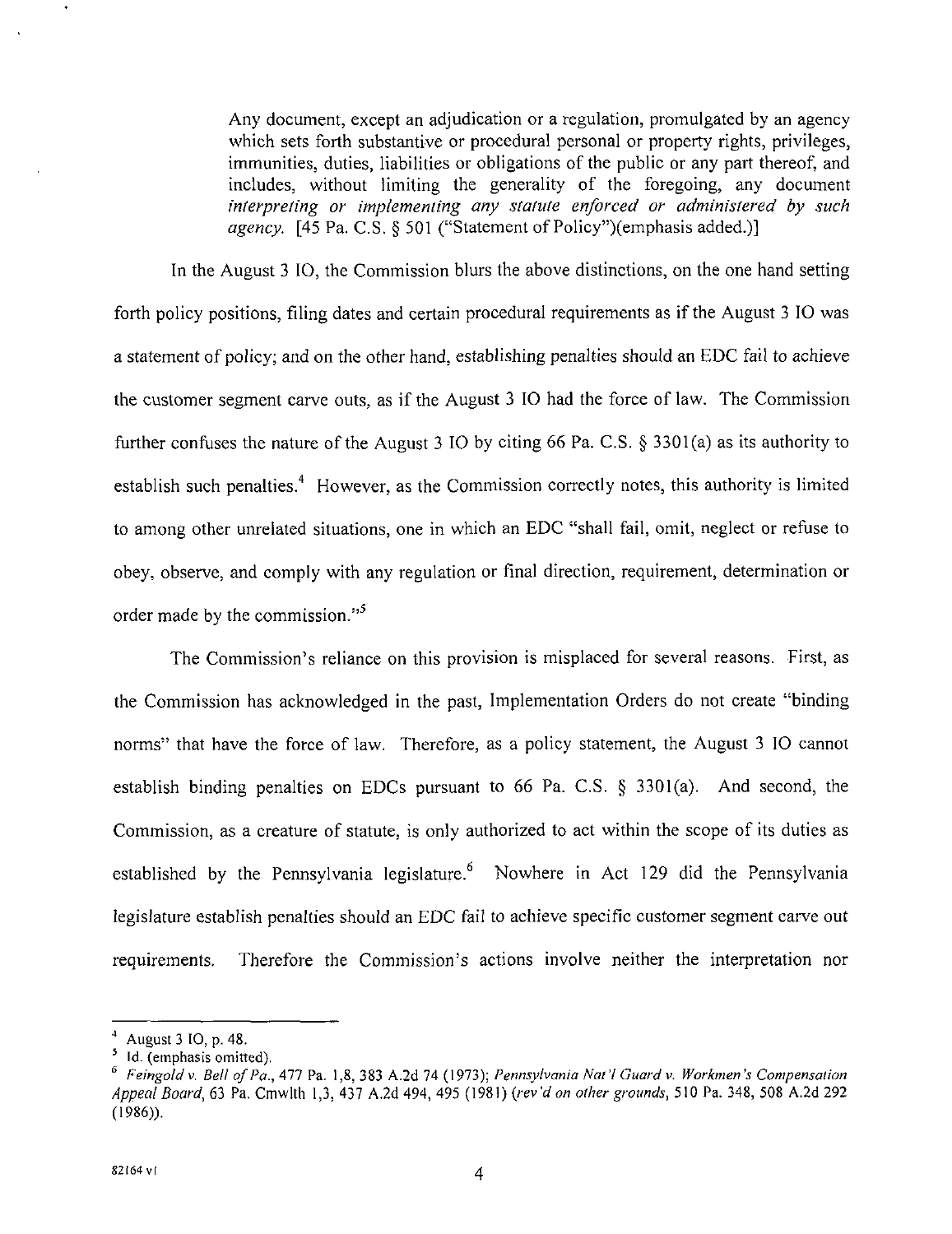implementation of any statute. As the Commission correctly concluded in the August 3 10, "the carve-out is specifically prescribed under subsection (b), 66 Pa. C.S. § 2806.1(b)(1)(i)(B), which is separate and apart from subsections (c) and (d), 66 Pa. C.S.  $\S 2806.1(c)$  and (d)."<sup>7</sup> Therefore, because Act 129 did not contemplate penalties for failing to achieve the carve out targets, it is *beyond the Commission's authority to create them sua sponte.* 

In sum, the Companies respectfully ask the Commission to clarify that its August 3 10 is deemed by the Commission to be a policy statement with which the Companies should strive to comply, rather than an order that creates binding norms and has the force of law. If the Commission deems it the latter, then the Commission has erred (i) by failing to follow the procedural guidelines established either to develop regulations or to properly adjudicate the *issue, thus violating the Companies' due process rights; and (ii) by creating penalties sua sponte*  when no such penalties were established in Act 129 and no enabling statute was created under which the Commission was so authorized to act.

# **b. The Companies ask the Commission to reconsider the timing of the evidentiary hearing on the EE benchmarks established in the August 3 IO.**

In the August 3 10, the Commission established EE benchmarks for each of the Pennsylvania EDCs.<sup>8</sup> The Commission indicated that the EDCs had until August 20, 2012 to submit a petition for an evidentiary hearing, which will be limited to the consumption reduction requirement issue.<sup>9</sup> Should the EDC fail to submit such a petition within two and a half weeks of receiving its benchmarks, the benchmarks as set forth in the August 3 10 will be deemed accepted by the EDC.<sup>10</sup> For reasons discussed below, the Companies ask the Commission to

 $\ddot{\phantom{a}}$ 

August 3  $10, p. 46$ .

 $_{\circ}^{\prime}$  August 3 IO, p. 24.

<sup>9</sup> Id.at31.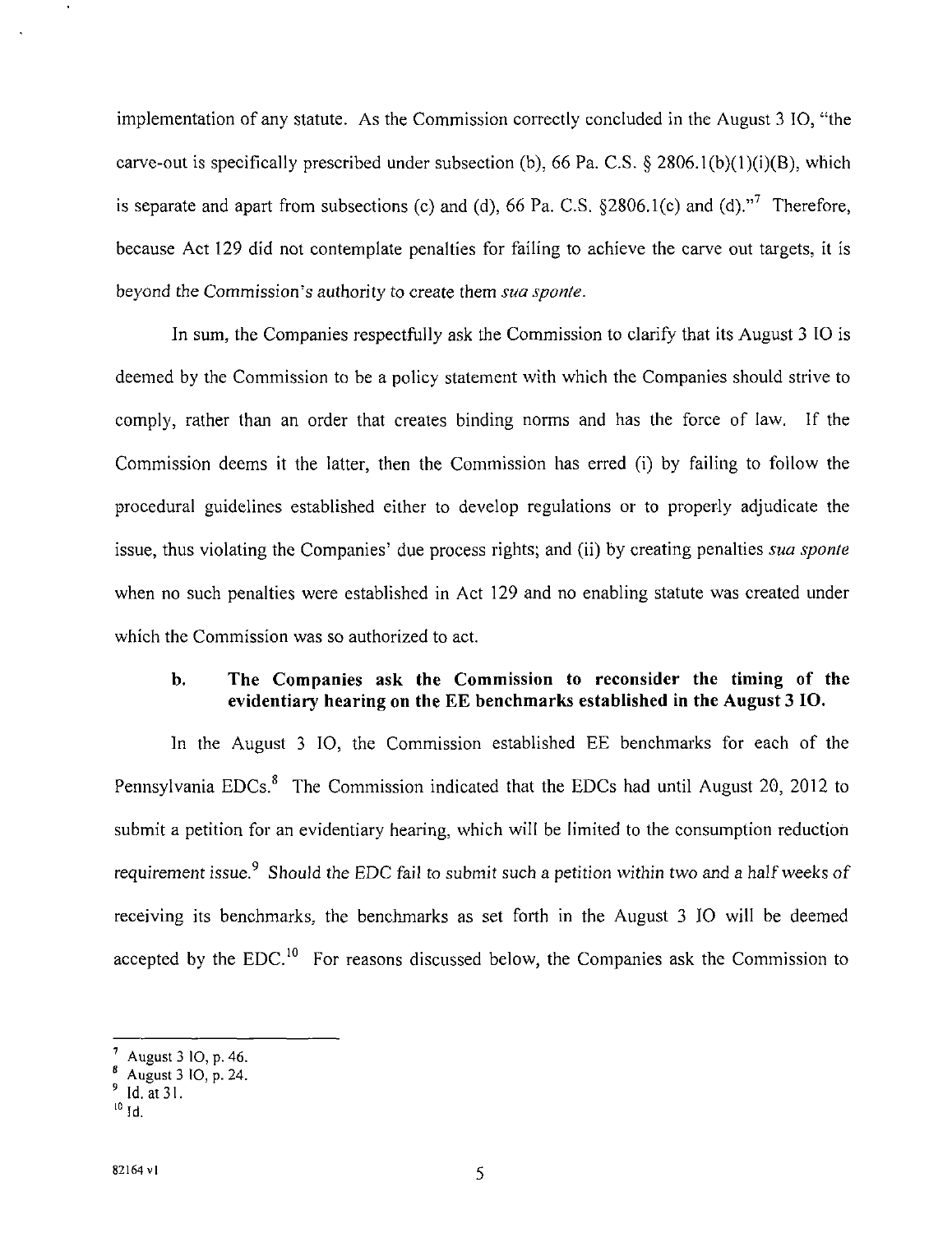change the date of any evidentiary hearing on this issue to coincide with the evidentiary hearing that will assess the sufficiency of the EE&C Plan for the Phase II Period.

As this Commission is aware, each EDC' s EE&C Plan is complicated and requires significant work to assess programs, analyze potential participants and participation rates, and develop combinations of programs and measures that will comply with established targets within the 2% spending cap. Inasmuch as this process takes months of modeling and evaluation, and noting that the Phase II EE&C Plans are not required to be filed until November 1, 2012, it is premature and virtually impossible for an EDC to determine if it can achieve the EE targets as set forth in the August 3 IO within 17 days of being advised of those targets. As a result, the Commission has left the Companies with no choice but to file a petition in order to preserve their rights while they continue to develop their EE&C Plans for the Phase II Period, not necessarily because they do not believe that they can achieve the established targets, but rather because they have to do a more thorough assessment of market potential, program trends, market demands, and new program potential before they can be certain.<sup>11</sup>

Rather than require a separate evidentiary hearing, the Companies suggest that time and resources for all involved would be better utilized if EDCs could simply challenge the recommended benchmarks if deemed necessary as part of their overall evidentiary hearing on the sufficiency of the Phase II EE&C Plans. As many parties noted in their comments, resources will be limited and will be taxed by having to assess all EDC plans on what is expected to be a relatively concurrent basis. Additional evidentiary hearings in the interim to address the benchmark levels will simply add to this burden, not only for Company personnel who will have to be diverted from plan development to support the Companies' claims, but also intervening

<sup>&</sup>lt;sup>11</sup> The Companies' Petition for an Evidentiary Hearing is being filed contemporaneously with this Petition for Reconsideration and Clarification.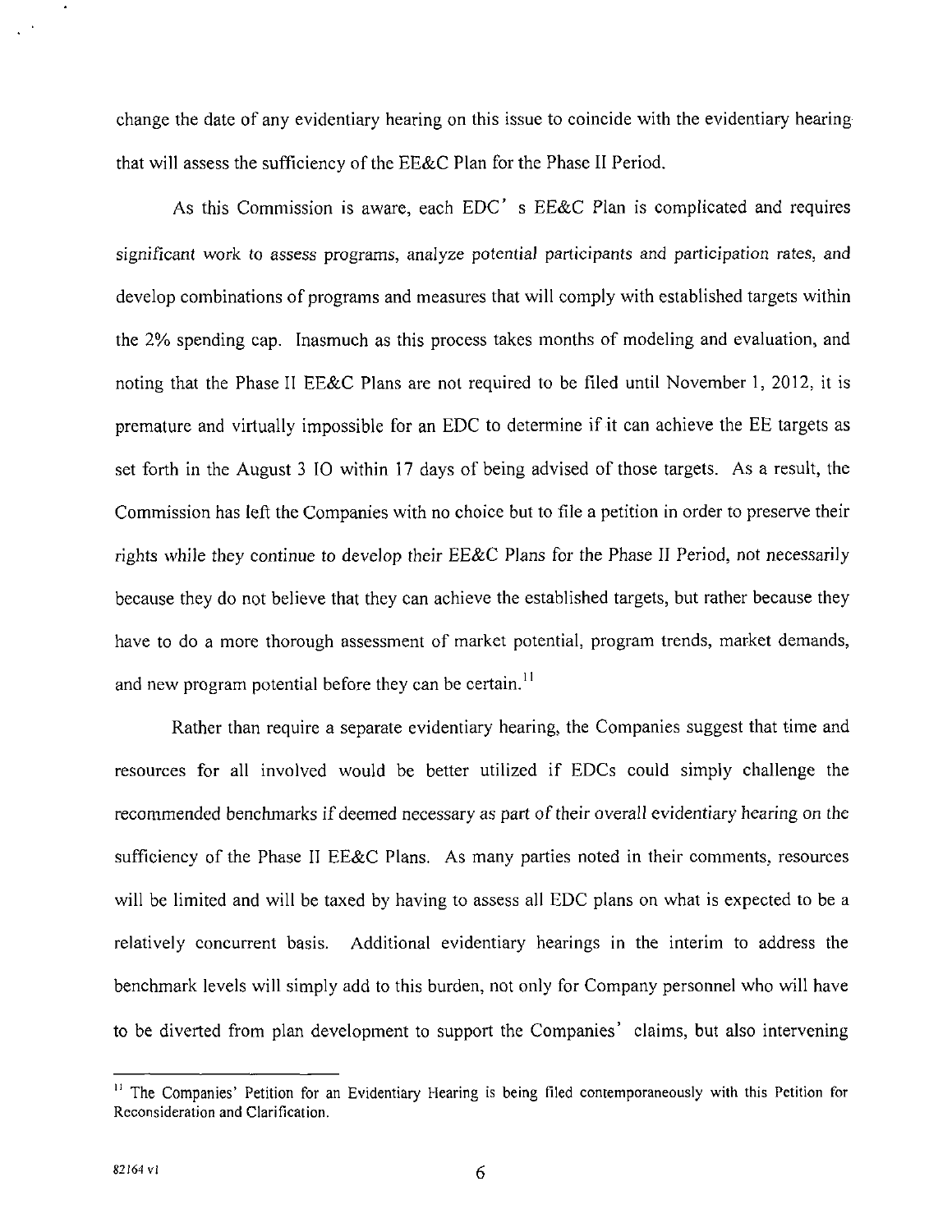parties and Commission staff. Moreover, much of the work is redundant with that which will be required during the evidentiary hearing on the Phase II EE&C Plans. If combined into a single evidentiary hearing, petitions to intervene, prehearing conferences, hearings, briefs and orders would only be required once, rather than twice under the current process created by the Commission. And some could be avoided in their entirety should an EDC later determine that they believe they can achieve the targets as established and subsequently withdraw their petition for the hearing. Finally, by allowing the benchmarks to be challenged if need be during the evidentiary hearing on the Phase II Plans, the Commission will have a more complete record of the Plan potential.

Not only does the combination of the hearing on the benchmarks with the hearing on the sufficiency of the Phase II EE&C Plans more effectively and efficienly utilize resources, but it also preserves the EDCs' rights to due process. The Commission recognized the due process concern when establishing the hearing process on benchmarks discussed above.<sup>12</sup> While the Companies appreciate the Commission' s proposed solution, it is simply not sufficient given the timing of the filing deadline. The Commission has created a situation in which an EDC cannot win. It has placed the burden of demonstrating the unreasonableness of the EE targets on the EDC, but has provided the EDC with neither sufficient time to determine if the targets are unreasonable, nor sufficient time to develop the evidence to support its position. Accordingly, the Companies urge the Commission to reconsider the process established to challenge the recommended benchmarks and, instead modify it by simply addressing this issue as part of the comprehensive evidentiary hearing on the sufficiency of the Phase II EE&C Plans.

 $^{12}$  August 3 10, p. 30.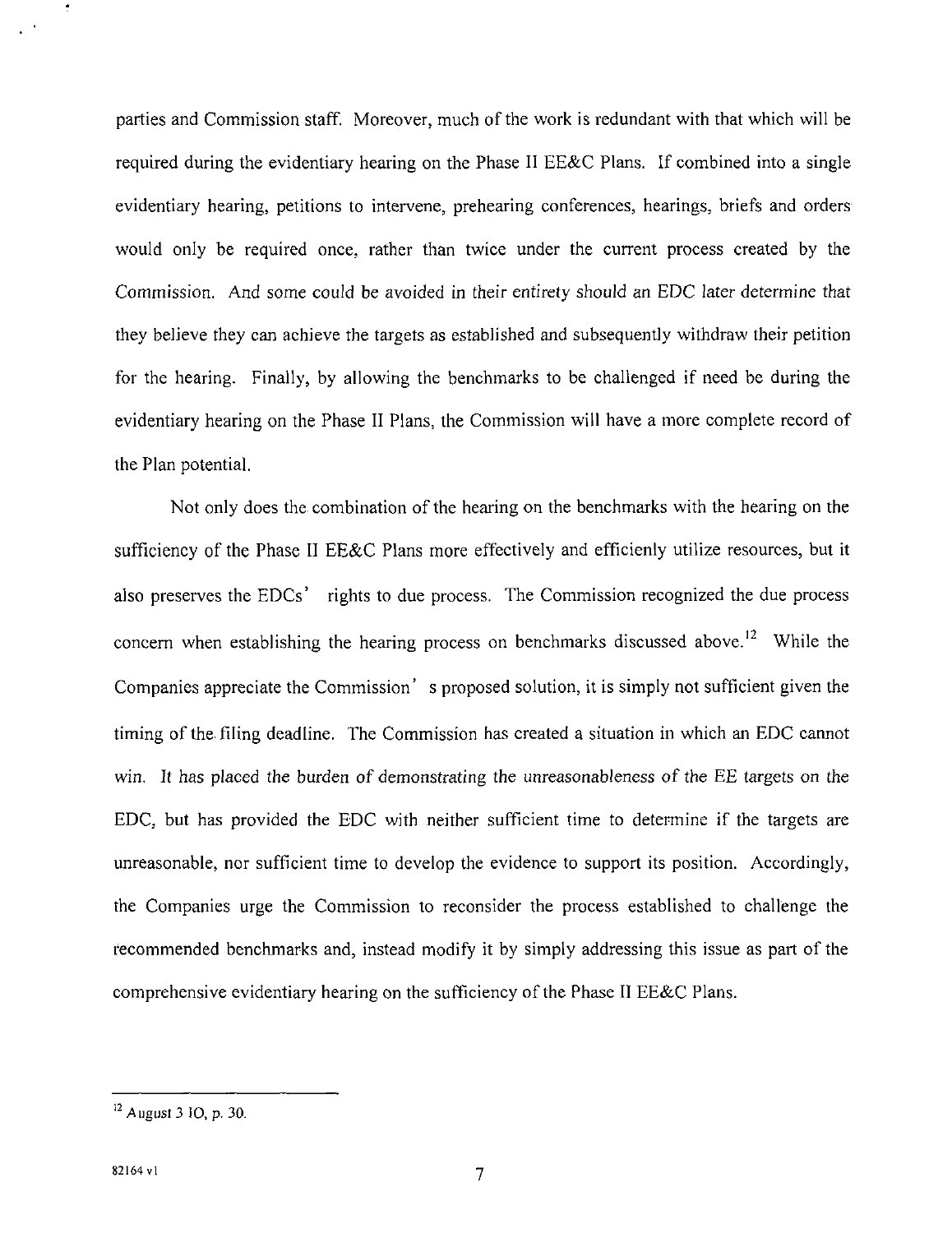#### IV. CONCLUSION

Á

In sum, the Commission exceeded its statutory authority by creating penalties related to customer segment carve outs, especially through an implementation order statement that creates no binding norms and has no force of law. Accordingly the Companies ask the Commission to revise the August 3 IO by removing such penalties. In the interest of resource management and efficiency, the Companies also respectfully ask the Commission to reconsider its hearing process and combine in a single evidentiary hearing the issue related to the establishment of EDC energy efficiency benchmarks and the overall sufficiency of the Phase II EE&C Plans.

Respectfully submitted,

Dated: August 20, 2012

 $\frac{1}{\sqrt{2}}$ 

Kathy J. Kolich Attorney No. 92203 FirstEnergy Service Company 76 S. Main Street Akron, OH 44308 Phone: (330) 384-4580<br>Fax: (330) 384-3875  $(330)$  384-3875 Email: kjkolich@firstenergycorp.com

Counsel for: Metropolitan Edison Company, Pennsylvania Electric Company, Pennsylvania Power Company and West Penn Power Company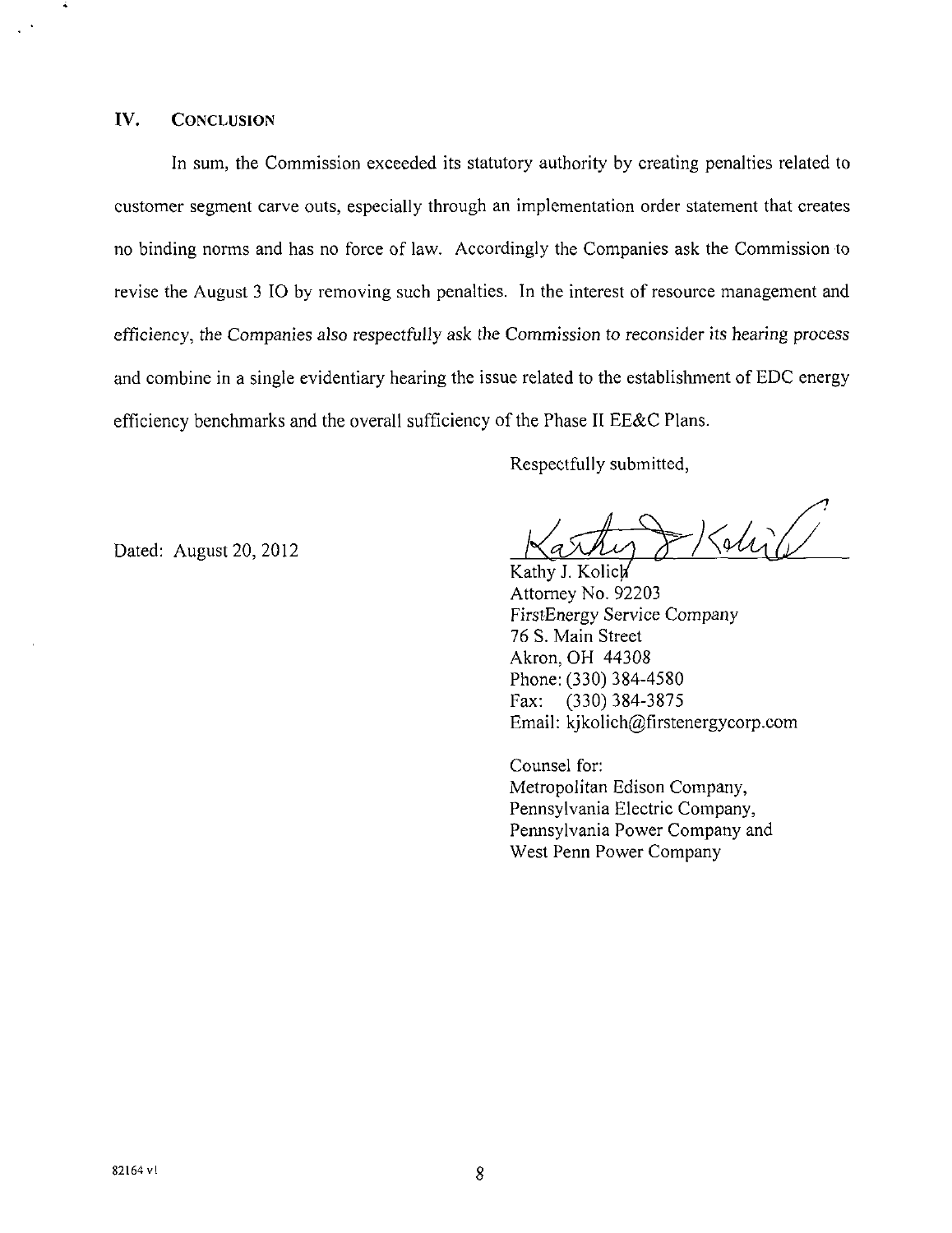## **BEFORE THE PENNSYLVANIA PUBLIC UTILITY COMMISSION**

 $\ddot{\cdot}$  $\ddot{z}$ ÷  $\ddot{\cdot}$  $\ddot{\cdot}$  $\ddot{\cdot}$ 

Act 129 Energy Efficiency and Conservation Program Phase Two

Docket No: M-2012-2289411 M-2008-2069877

# **CERTIFICATE OF SERVICE**

1 hereby certify that I have this day served a true and correct copy of the foregoing document upon the individuals listed below, in accordance with the requirements of 52 Pa. Code § 1.54 (relating to service by a participant).

Service by overnight delivery, as follows:

RECEIVED

Rosemary Chiavatta, Secretary Pennsylvania Public Utility Commission Commonwealth Keystone Building 400 North Street, 2<sup>nd</sup> Floor Harrisburg, PA 17120

AUG 20 2012

PA PUBLIC UTILITY COMMUNISMENTS SECRETARY'S BUSINESS

Service by U.S. mail and electronic mail, as follows:

David T. Evrard, Esquire Tanya J. McCloskey, Attorney Office of Consumer Advocate 555 Walnut Street Harrisburg, PA 17101-1923 717-783-5048 717-783-7152 (fax) devrard@paoca.org tmccloskey@paoca.org

Sharon E. Webb, Attorney Office of Small Business Advocate 1102 Commerce Building 300 North Second Street Harrisburg, PA 17101 717-783-2525 717-783-2831 (fax) swebb@state.pa.us

Charles Daniel Shields, Esquire Adeolu A. Bakare, Esquire Bureau of Investigation and Enforcement Pennsylvania Public Utility Commission P.O. Box 3265 Harrisburg, PA 17105-3265 717-787-1976 717-772-2677 chshields@state.pa.us abakare@state.pa.us

 $\frac{1}{2}$ 

Kathy J. Kolich Attorney No. 92203 Dated: August 20, 2012

82164 vl